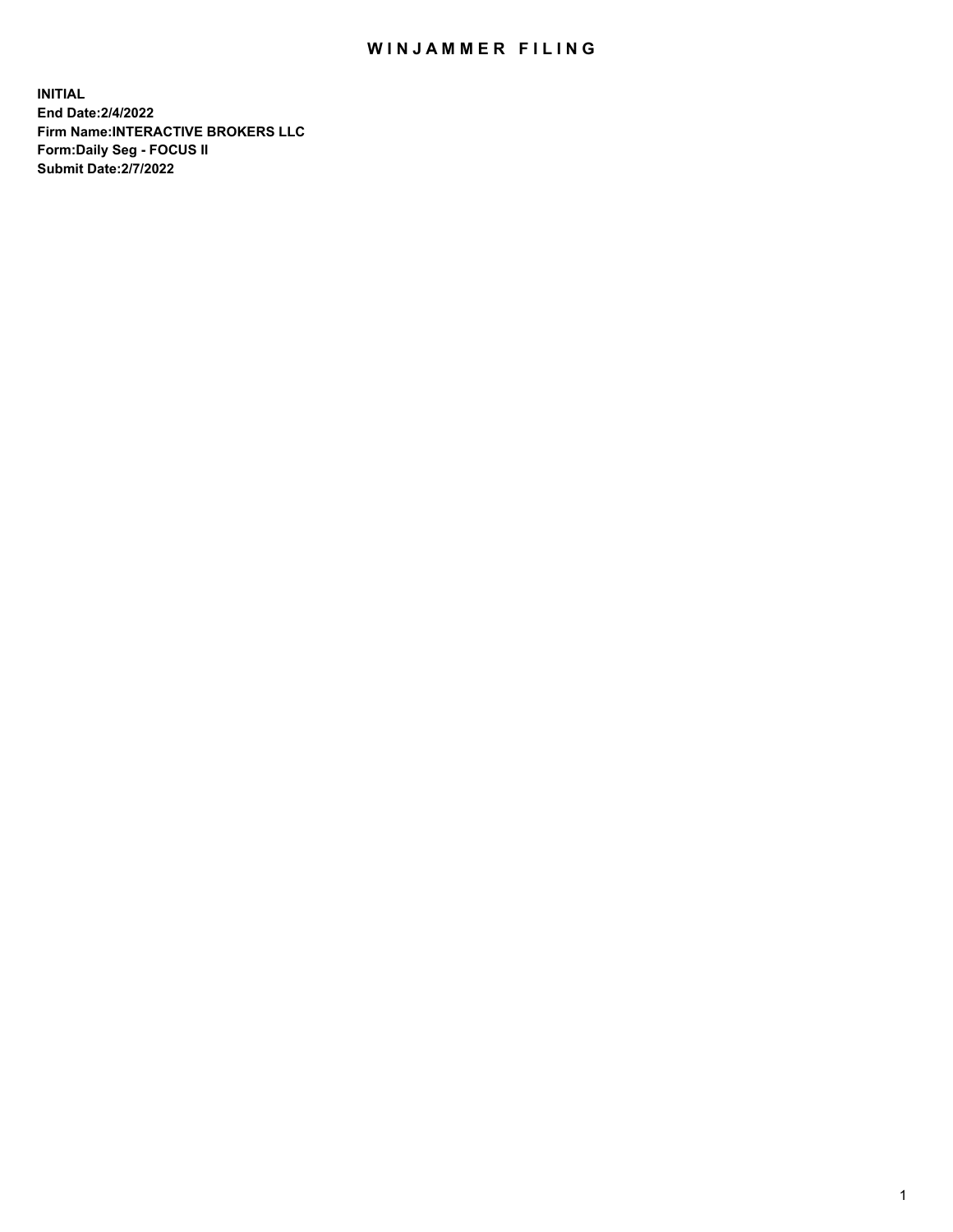**INITIAL End Date:2/4/2022 Firm Name:INTERACTIVE BROKERS LLC Form:Daily Seg - FOCUS II Submit Date:2/7/2022 Daily Segregation - Cover Page**

| Name of Company                                                                                                                                                                                                                                                                                                               | <b>INTERACTIVE BROKERS LLC</b>                                                             |
|-------------------------------------------------------------------------------------------------------------------------------------------------------------------------------------------------------------------------------------------------------------------------------------------------------------------------------|--------------------------------------------------------------------------------------------|
| <b>Contact Name</b>                                                                                                                                                                                                                                                                                                           | <b>James Menicucci</b>                                                                     |
| <b>Contact Phone Number</b>                                                                                                                                                                                                                                                                                                   | 203-618-8085                                                                               |
| <b>Contact Email Address</b>                                                                                                                                                                                                                                                                                                  | jmenicucci@interactivebrokers.c<br>om                                                      |
| FCM's Customer Segregated Funds Residual Interest Target (choose one):<br>a. Minimum dollar amount: ; or<br>b. Minimum percentage of customer segregated funds required:% ; or<br>c. Dollar amount range between: and; or<br>d. Percentage range of customer segregated funds required between:% and%.                        | $\overline{\mathbf{0}}$<br>$\overline{\mathbf{0}}$<br>155,000,000 245,000,000<br><u>00</u> |
| FCM's Customer Secured Amount Funds Residual Interest Target (choose one):<br>a. Minimum dollar amount: ; or<br>b. Minimum percentage of customer secured funds required:% ; or<br>c. Dollar amount range between: and; or<br>d. Percentage range of customer secured funds required between:% and%.                          | $\overline{\mathbf{0}}$<br>$\overline{\mathbf{0}}$<br>80,000,000 120,000,000<br>00         |
| FCM's Cleared Swaps Customer Collateral Residual Interest Target (choose one):<br>a. Minimum dollar amount: ; or<br>b. Minimum percentage of cleared swaps customer collateral required:%; or<br>c. Dollar amount range between: and; or<br>d. Percentage range of cleared swaps customer collateral required between:% and%. | <u>0</u><br><u>0</u><br>0 <sub>0</sub><br>0 <sub>0</sub>                                   |

Attach supporting documents CH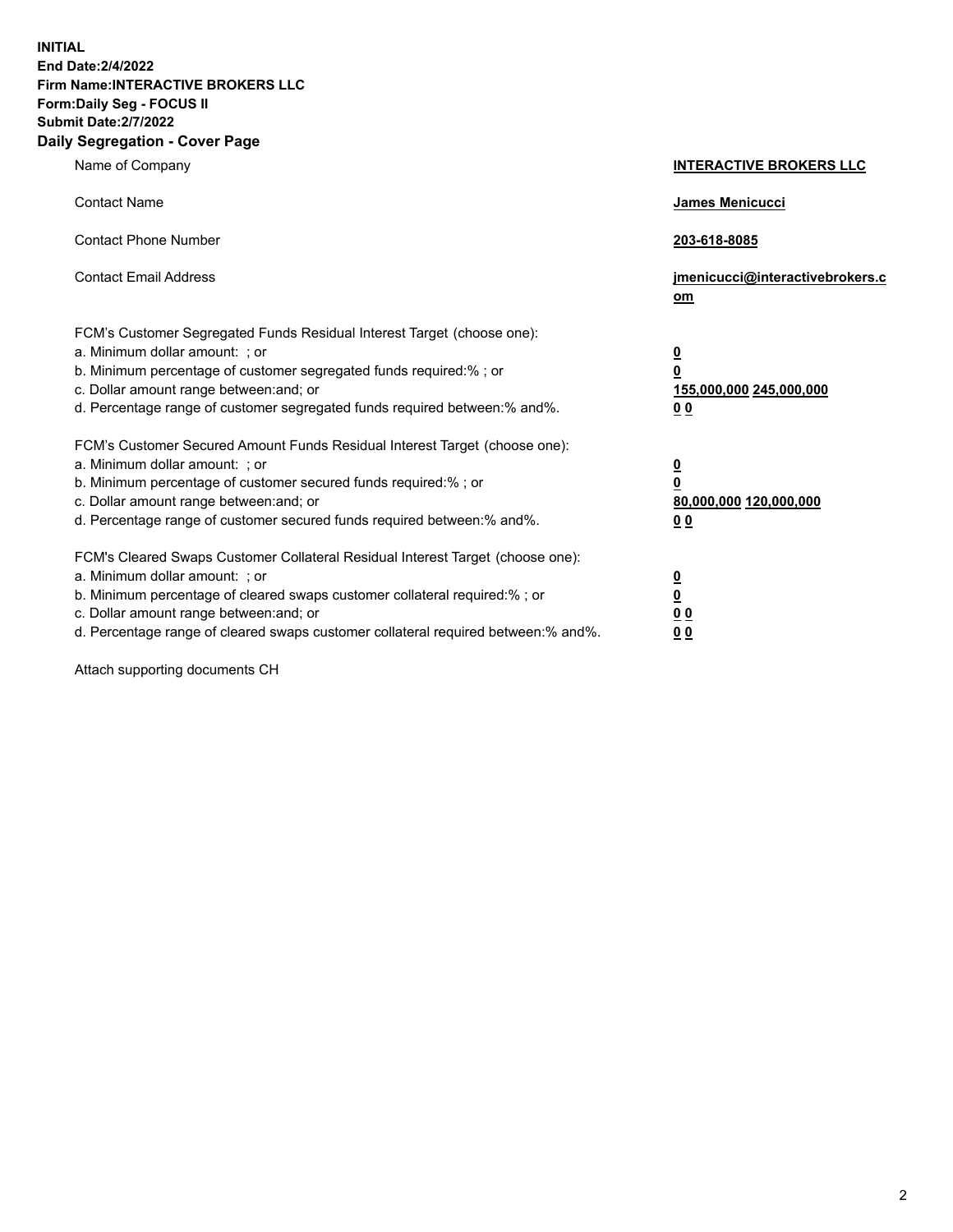**INITIAL End Date:2/4/2022 Firm Name:INTERACTIVE BROKERS LLC Form:Daily Seg - FOCUS II Submit Date:2/7/2022 Daily Segregation - Secured Amounts**

|     | Foreign Futures and Foreign Options Secured Amounts                                         |                                         |
|-----|---------------------------------------------------------------------------------------------|-----------------------------------------|
|     | Amount required to be set aside pursuant to law, rule or regulation of a foreign            | $0$ [7305]                              |
|     | government or a rule of a self-regulatory organization authorized thereunder                |                                         |
| 1.  | Net ledger balance - Foreign Futures and Foreign Option Trading - All Customers             |                                         |
|     | A. Cash                                                                                     | 411,908,715 [7315]                      |
|     | B. Securities (at market)                                                                   | $0$ [7317]                              |
| 2.  | Net unrealized profit (loss) in open futures contracts traded on a foreign board of trade   | 78,329,386 [7325]                       |
| 3.  | Exchange traded options                                                                     |                                         |
|     | a. Market value of open option contracts purchased on a foreign board of trade              | 112,748 [7335]                          |
|     | b. Market value of open contracts granted (sold) on a foreign board of trade                | -8,532 [7337]                           |
| 4.  | Net equity (deficit) (add lines 1. 2. and 3.)                                               | 490, 342, 317 [7345]                    |
| 5.  | Account liquidating to a deficit and account with a debit balances - gross amount           | 8,695 [7351]                            |
|     | Less: amount offset by customer owned securities                                            | 0 [7352] 8,695 [7354]                   |
| 6.  | Amount required to be set aside as the secured amount - Net Liquidating Equity              | 490,351,012 [7355]                      |
|     | Method (add lines 4 and 5)                                                                  |                                         |
| 7.  | Greater of amount required to be set aside pursuant to foreign jurisdiction (above) or line | 490,351,012 [7360]                      |
|     | 6.                                                                                          |                                         |
|     | FUNDS DEPOSITED IN SEPARATE REGULATION 30.7 ACCOUNTS                                        |                                         |
| 1.  | Cash in banks                                                                               |                                         |
|     | A. Banks located in the United States                                                       | 60,805,669 [7500]                       |
|     | B. Other banks qualified under Regulation 30.7                                              | 0 [7520] 60,805,669 [7530]              |
| 2.  | Securities                                                                                  |                                         |
|     | A. In safekeeping with banks located in the United States                                   | 348,503,500 [7540]                      |
|     | B. In safekeeping with other banks qualified under Regulation 30.7                          | 0 [7560] 348,503,500 [7570]             |
| 3.  | Equities with registered futures commission merchants                                       |                                         |
|     | A. Cash                                                                                     | $0$ [7580]                              |
|     | <b>B.</b> Securities                                                                        | $0$ [7590]                              |
|     | C. Unrealized gain (loss) on open futures contracts                                         | $0$ [7600]                              |
|     | D. Value of long option contracts                                                           | $0$ [7610]                              |
|     | E. Value of short option contracts                                                          | 0 [7615] 0 [7620]                       |
| 4.  | Amounts held by clearing organizations of foreign boards of trade                           |                                         |
|     | A. Cash                                                                                     | $0$ [7640]                              |
|     | <b>B.</b> Securities                                                                        | $0$ [7650]                              |
|     | C. Amount due to (from) clearing organization - daily variation                             | $0$ [7660]                              |
|     | D. Value of long option contracts                                                           | $0$ [7670]                              |
|     | E. Value of short option contracts                                                          | 0 [7675] 0 [7680]                       |
| 5.  | Amounts held by members of foreign boards of trade                                          |                                         |
|     | A. Cash                                                                                     | 203,482,683 [7700]                      |
|     | <b>B.</b> Securities                                                                        | $0$ [7710]                              |
|     | C. Unrealized gain (loss) on open futures contracts                                         | 6,949,731 [7720]                        |
|     | D. Value of long option contracts                                                           | 112,748 [7730]                          |
|     | E. Value of short option contracts                                                          | <u>-8,532</u> [7735] 210,536,630 [7740] |
| 6.  | Amounts with other depositories designated by a foreign board of trade                      | $0$ [7760]                              |
| 7.  | Segregated funds on hand                                                                    | $0$ [7765]                              |
| 8.  | Total funds in separate section 30.7 accounts                                               | 619,845,799 [7770]                      |
| 9.  | Excess (deficiency) Set Aside for Secured Amount (subtract line 7 Secured Statement         | 129,494,787 [7380]                      |
|     | Page 1 from Line 8)                                                                         |                                         |
| 10. | Management Target Amount for Excess funds in separate section 30.7 accounts                 | 80,000,000 [7780]                       |
| 11. | Excess (deficiency) funds in separate 30.7 accounts over (under) Management Target          | 49,494,787 [7785]                       |
|     |                                                                                             |                                         |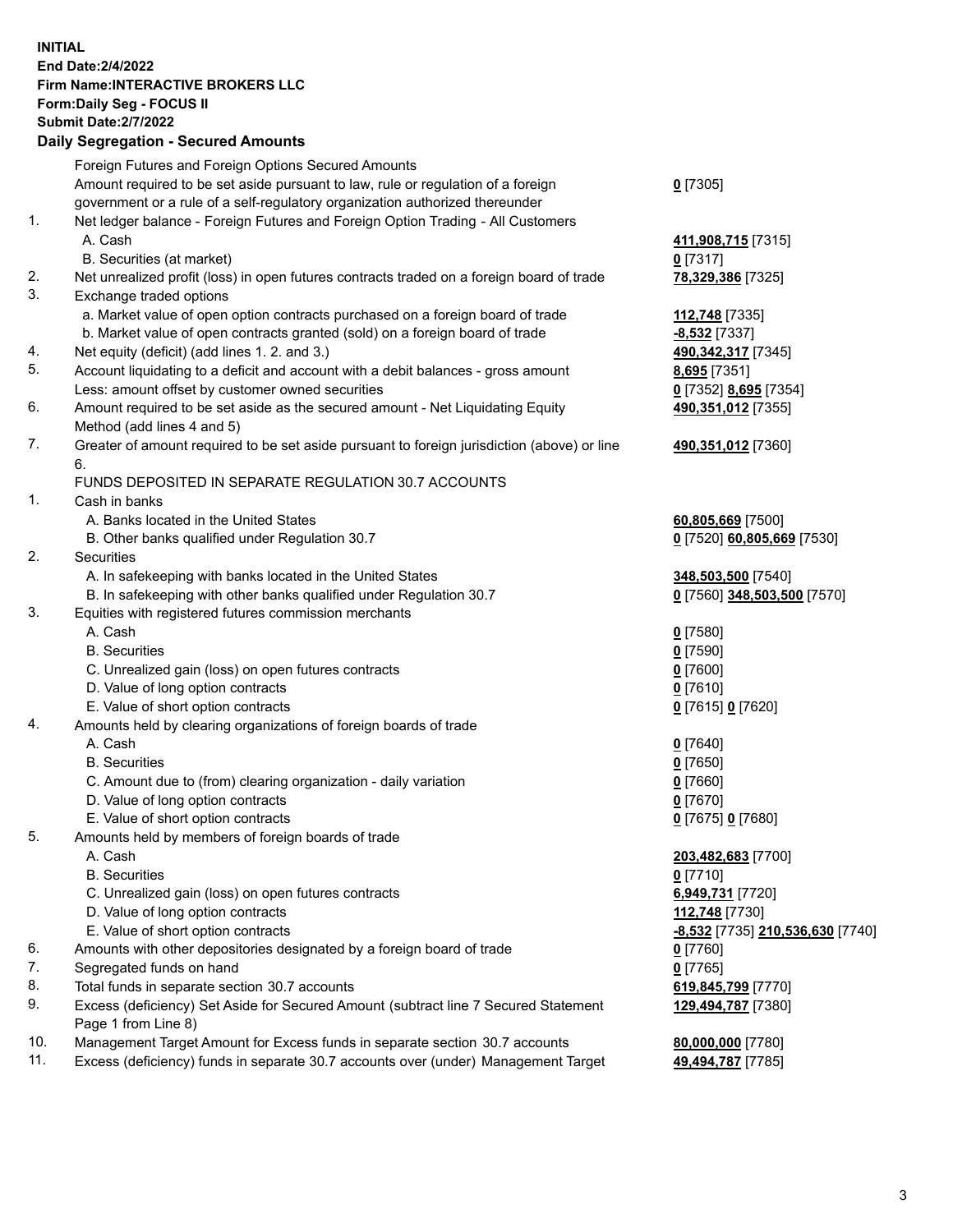**INITIAL End Date:2/4/2022 Firm Name:INTERACTIVE BROKERS LLC Form:Daily Seg - FOCUS II Submit Date:2/7/2022 Daily Segregation - Segregation Statement** SEGREGATION REQUIREMENTS(Section 4d(2) of the CEAct) 1. Net ledger balance A. Cash **7,558,075,830** [7010] B. Securities (at market) **0** [7020] 2. Net unrealized profit (loss) in open futures contracts traded on a contract market **276,540,303** [7030] 3. Exchange traded options A. Add market value of open option contracts purchased on a contract market **718,242,959** [7032] B. Deduct market value of open option contracts granted (sold) on a contract market **-667,406,332** [7033] 4. Net equity (deficit) (add lines 1, 2 and 3) **7,885,452,760** [7040] 5. Accounts liquidating to a deficit and accounts with debit balances - gross amount **1,045,115** [7045] Less: amount offset by customer securities **0** [7047] **1,045,115** [7050] 6. Amount required to be segregated (add lines 4 and 5) **7,886,497,875** [7060] FUNDS IN SEGREGATED ACCOUNTS 7. Deposited in segregated funds bank accounts A. Cash **741,292,687** [7070] B. Securities representing investments of customers' funds (at market) **5,176,941,130** [7080] C. Securities held for particular customers or option customers in lieu of cash (at market) **0** [7090] 8. Margins on deposit with derivatives clearing organizations of contract markets A. Cash **1,686,697,857** [7100] B. Securities representing investments of customers' funds (at market) **481,521,937** [7110] C. Securities held for particular customers or option customers in lieu of cash (at market) **0** [7120] 9. Net settlement from (to) derivatives clearing organizations of contract markets **34,055,374** [7130] 10. Exchange traded options A. Value of open long option contracts **718,242,959** [7132] B. Value of open short option contracts **-667,406,332** [7133] 11. Net equities with other FCMs A. Net liquidating equity **0** [7140] B. Securities representing investments of customers' funds (at market) **0** [7160] C. Securities held for particular customers or option customers in lieu of cash (at market) **0** [7170] 12. Segregated funds on hand **0** [7150] 13. Total amount in segregation (add lines 7 through 12) **8,171,345,612** [7180] 14. Excess (deficiency) funds in segregation (subtract line 6 from line 13) **284,847,737** [7190] 15. Management Target Amount for Excess funds in segregation **155,000,000** [7194] **129,847,737** [7198]

16. Excess (deficiency) funds in segregation over (under) Management Target Amount Excess